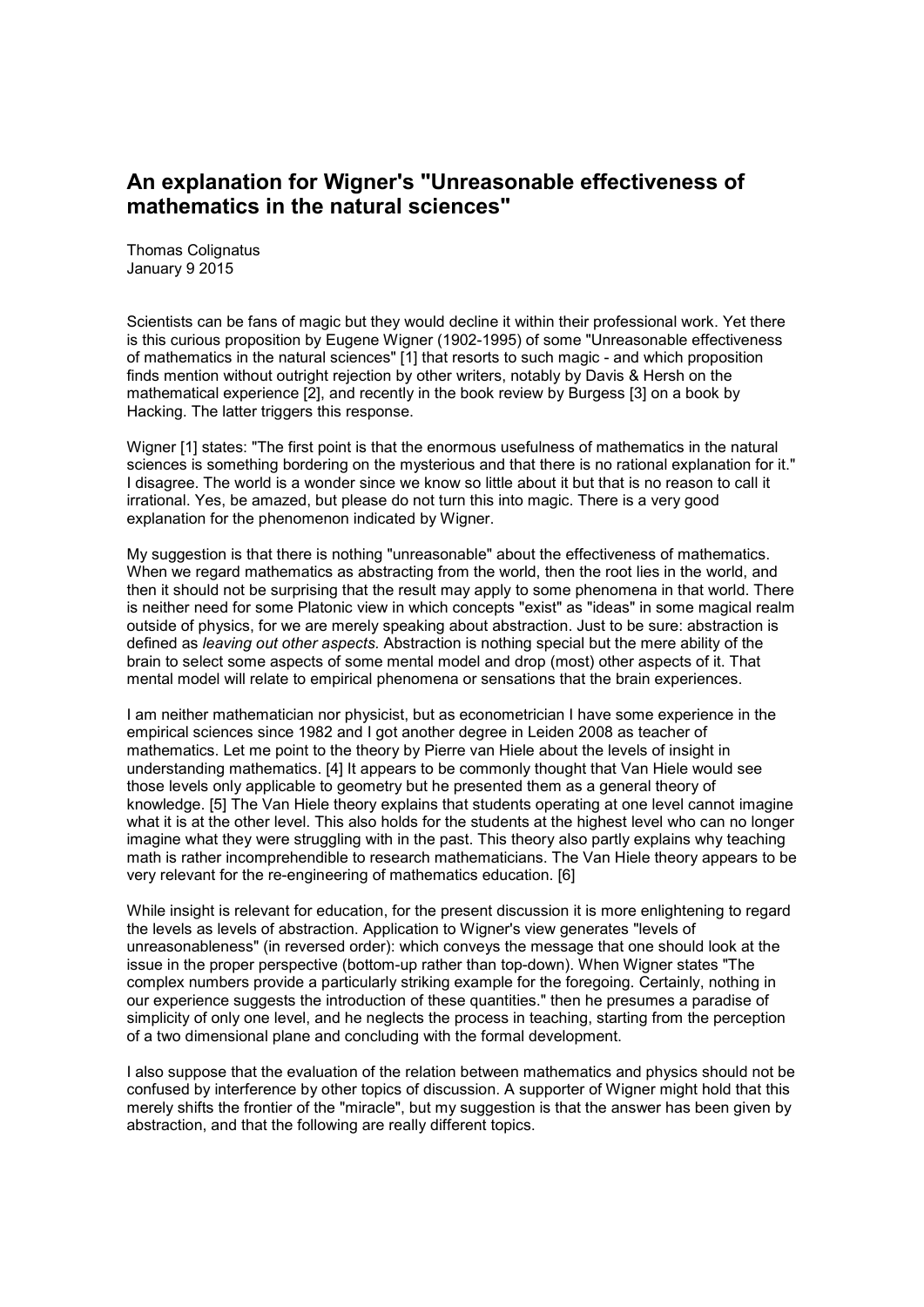(1) W.r.t. empirical modeling also involving human agents, we have different approaches: determinism, chance, volition. There is no experiment that will allow us to determine what is the right approach. We are forced to be pragmatic from the perspective of the objectives of the research. [7]

(2) Human views may be confused by chance events with potentially hidden determinism. That someone wins the lottery twice might seem absurd but given the number of lotteries held around the world it becomes more understandable. Wigner's description of physicists struggling with their subject and mathematics leaves out all failures and potentially hidden determinism. (3) We are in need for a biological theory of the mind - with good definitions for the mind in relation to the empirical brain. Generally mathematics is seen as mental activity, with the formula's on the blackboard only as a record for communication. A suggestion [8] is that the mind may be defined as working with abstractions in general, created by processes in the brain. Mathematical abstractions (deserving that name) are merely those perfected by tradition and professional development. A re-engineering of mathematics may be required if we want that studies on the brain are to be useful for math education. For example 2½ is supposed to be twoand-a-half but reads as two-times-a-half and thus better be coded as  $2 + \frac{1}{2}$ . See [6] again.

I am no physicist and thus cannot experience the wonder that Wigner apparently experiences in his examples. I only have a highschool understanding of  $E = mc^2$ , and e.g. when the abstract notion of space is already defined as Euclidean space then I cannot phantom why physicists think that they are free to redefine space (or what this would mean) merely to get rid of measurement errors. [6] Yet I presume that some aspects are the same in all empirical sciences and naturally in mathematics. Supporters of Wigner will agree anyhow that "unreasonable" likely isn't a physical concept. Thus there should be scope for agreement.

PM. Wigner [1] refers to Galileo (1564-1642) doing an experiment on gravity with two objects dropped from the tower of Pisa. Viviani locates this event in 1589. The experiment was done before by Simon Stevin (1548-1620) on a tower in Delft around 1586. But is seems not to be in doubt that Galileo developed his gravity laws (*De Motu*). [9]

*Thomas Colignatus is the science name of Thomas Cool, econometrician and teacher of mathematics in Scheveningen, Holland. His webpage is http://thomascool.eu.*

## References

[1] EUGENE WIGNER, The unreasonable effectiveness of mathematics in the natural sciences, *Communications in Pure and Applied Mathematics* **13** (1960), 1–14.

[2] PHILIP J. DAVIS AND REUBEN HERSH, *The Mathematical Experience*, Pelican 1983

[3] JOHN P. BURGESS, Book Review: Ian Hacking "Why Is There Philosophy of Mathematics at All?", *Notices of the American Mathematical Society,* (2014) 1345-1348

[4] PIERRE M. VAN HIELE, *Structure and Insight: A Theory of Mathematics Education*, Academic Press, 1986

[5] THOMAS COLIGNATUS, *Pierre van Hiele and David Tall: Getting the facts right*, mimeo, http://arxiv.org/abs/1408.1930

[6] THOMAS COLIGNATUS, *Conquest of the Plane. Using The Economics Pack Applications of Mathematica for a didactic primer on Analytic Geometry and Calculus, Thomas Cool Consultancy* & Econometrics, 2011